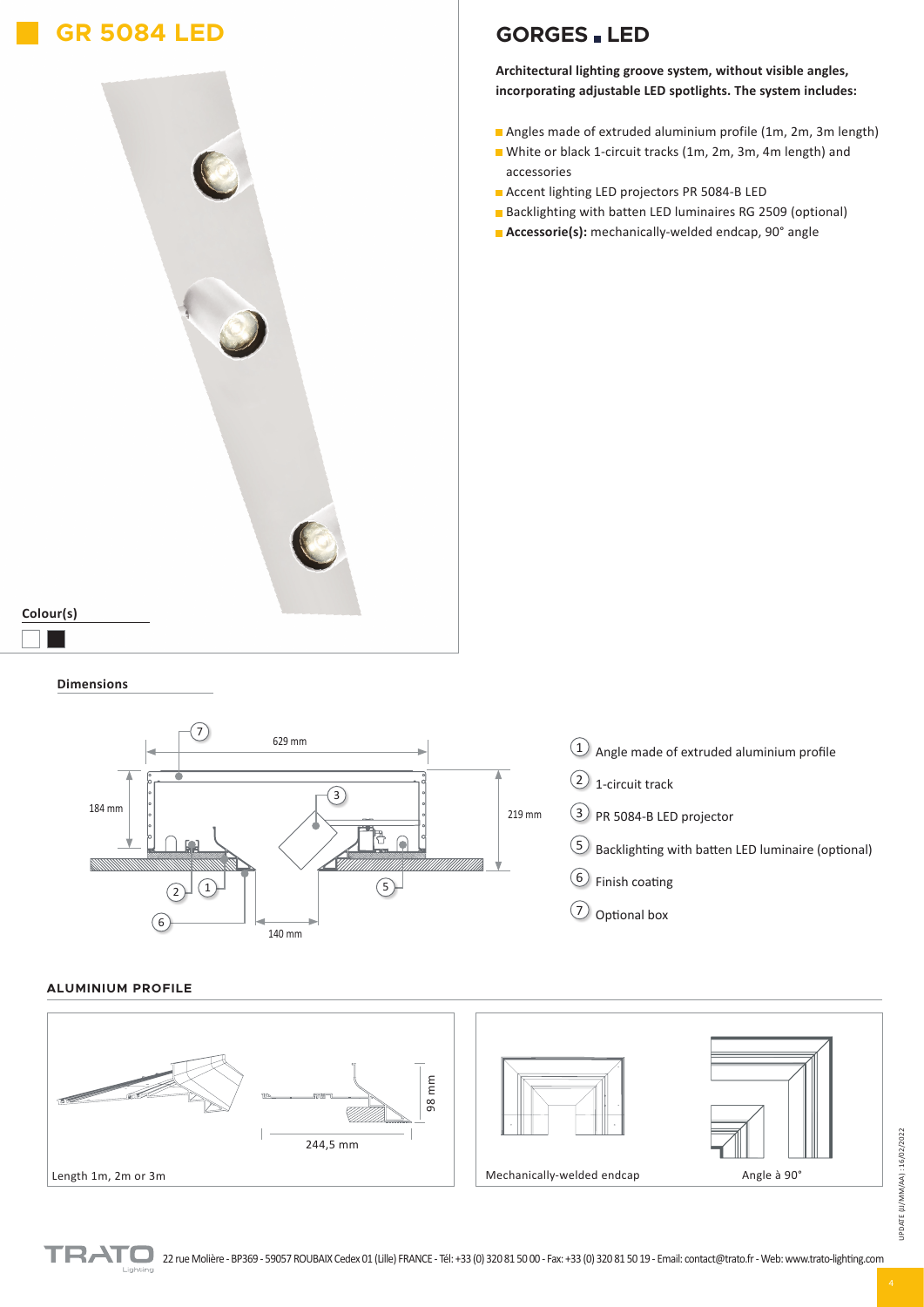# **GR 5084 LED GR 5084 LED**

#### **1 CIRCUIT TRACK**



#### **ACCENT LIGHTING - PR 5084-B LED**

- Orientable projector for LED SPOT module, maximum 1498 lumens
- **MacAdam Ellipse: 2 SDCM**
- CRI of 95
- Available in 3 000 K, 3 500 K and 4 000 K
- 50 000 hours lamp life (L80B50)
- **Luminous efficiency of system up to 99 lm/W**
- **1**-circuits track adaptor
- Housing and box made of painted powder aluminium Static heat sink
- Optical silicone lens
- **Weight:** approx. 1,20 kg
- **Driver(s):** Fixe (C Fixed)
- **Option(s):** Colour filters (FIL), Honeycomb diffuser (N.AB)



| <b>ITEM</b>            | <b>CONSUMPTION</b> | <b>LUMINOUS FLUX</b> | <b>SYSTEM</b><br><b>EFFICIENCY</b> | <b>COLOUR</b><br><b>TEMPERATURE</b> | <b>CRI</b> | <b>BEAMS</b>                       | <b>EFFICIENCY</b><br><b>ENERGY CLASS</b> |
|------------------------|--------------------|----------------------|------------------------------------|-------------------------------------|------------|------------------------------------|------------------------------------------|
| PR 5084-B LED 600-930  | 8,7W               | 600 lumens           | 68,6 lm/W                          | 3000 K                              | 95         | $11^{\circ}$                       | F                                        |
| PR 5084-B LED 600-935  | 8,7W               | 600 lumens           | 68,6 lm/W                          | 3500 K                              | 95         | $11^{\circ}$                       | F                                        |
| PR 5084-B LED 650-940  | 8,7W               | 663 lumens           | 75,8 lm/W                          | 4000 K                              | 95         | $11^{\circ}$                       | E                                        |
| PR 5084-B LED 700-930  | 11,2W              | 717 lumens           | 63,7 lm/W                          | 3000 K                              | 95         | $11^{\circ}$                       | F                                        |
| PR 5084-B LED 700-935  | 11,2W              | 717 lumens           | 63,7 lm/W                          | 3500K                               | 95         | $11^{\circ}$                       | F                                        |
| PR 5084-B LED 800-940  | 11,2W              | 793 lumens           | 70,5 lm/W                          | 4000 K                              | 95         | $11^{\circ}$                       | E                                        |
| PR 5084-B LED 900-930  | <b>15W</b>         | 893 lumens           | 59,3 lm/W                          | 3000 K                              | 95         | $11^{\circ}$                       | F                                        |
| PR 5084-B LED 900-935  | <b>15W</b>         | 893 lumens           | 59,3 lm/W                          | 3500K                               | 95         | $11^{\circ}$                       | F                                        |
| PR 5084-B LED 1000-940 | <b>15W</b>         | 987 lumens           | 65,5 lm/W                          | 4000 K                              | 95         | $11^{\circ}$                       | E                                        |
| PR 5084-B LED 800-930  | 8,6W               | 787 lumens           | 91,2 lm/W                          | 3000 K                              | 95         | $15^{\circ}/25^{\circ}/35^{\circ}$ | E                                        |
| PR 5084-B LED 800-935  | 8,6W               | 828 lumens           | 96 lm/W                            | 3500K                               | 95         | $15^{\circ}/25^{\circ}/35^{\circ}$ | D                                        |
| PR 5084-B LED 850-940  | 8,6W               | 854 lumens           | 99 lm/W                            | 4000 K                              | 95         | $15^{\circ}/25^{\circ}/35^{\circ}$ | D                                        |
| PR 5084-B LED 950-930  | 11W                | 965 lumens           | 87,7 lm/W                          | 3000 K                              | 95         | $15^{\circ}/25^{\circ}/35^{\circ}$ | E                                        |
| PR 5084-B LED 1000-935 | <b>11W</b>         | 1015 lumens          | 92,3 lm/W                          | 3500 K                              | 95         | $15^{\circ}/25^{\circ}/35^{\circ}$ | D                                        |
| PR 5084-B LED 1050-940 | 11W                | 1047 lumens          | 95,2 lm/W                          | 4000 K                              | 95         | $15^{\circ}/25^{\circ}/35^{\circ}$ | D                                        |
| PR 5084-B LED 1250-930 | <b>16W</b>         | 1248 lumens          | 78 lm/W                            | 3000 K                              | 95         | $15^{\circ}/25^{\circ}/35^{\circ}$ | E                                        |
| PR 5084-B LED 1300-935 | 16W                | 1312 lumens          | 82 lm/W                            | 3500 K                              | 95         | $15^{\circ}/25^{\circ}/35^{\circ}$ | D                                        |
| PR 5084-B LED 1350-940 | <b>16W</b>         | 1354 lumens          | 84,6 lm/W                          | 4000 K                              | 95         | $15^{\circ}/25^{\circ}/35^{\circ}$ | D                                        |
| PR 5084-B LED 1400-930 | 17,1W              | 1381 lumens          | 80,6 lm/W                          | 3000 K                              | 95         | $15^{\circ}/25^{\circ}/35^{\circ}$ | E                                        |
| PR 5084-B LED 1450-935 | 17,1W              | 1452 lumens          | 84,8 lm/W                          | 3500 K                              | 95         | $15^{\circ}/25^{\circ}/35^{\circ}$ | D                                        |
| PR 5084-B LED 1500-940 | 17,1W              | 1498 lumens          | 87,5 lm/W                          | 4000 K                              | 95         | $15^{\circ}/25^{\circ}/35^{\circ}$ | D                                        |